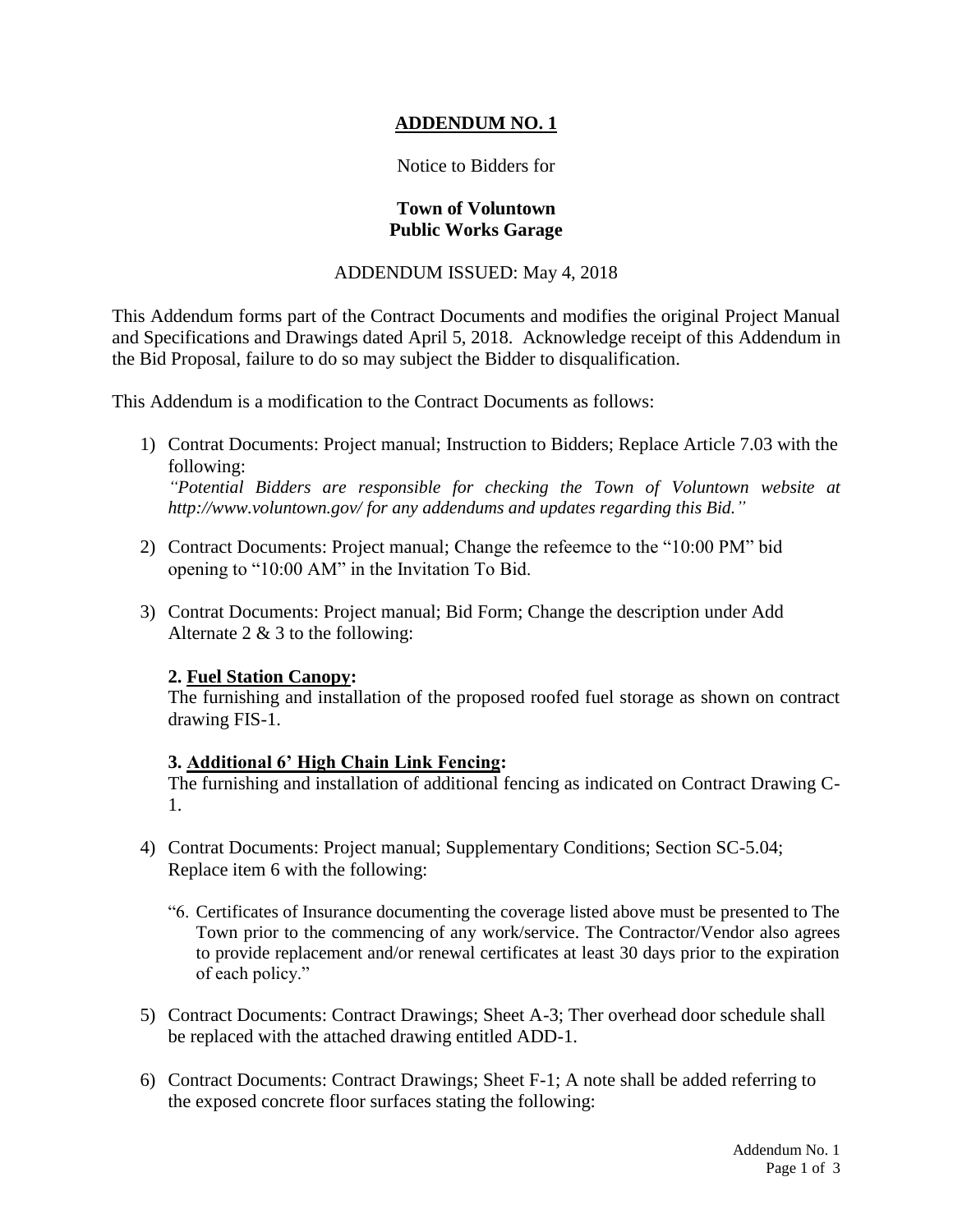"All exposed concrete floor surfaces shall be sealed with Saltguard WB by Prosoco or approved equal."

- 7) Contract Documents: Contract Drawings; Sheet S-4; The load table on Sheet S-4 shall be replaced with the attached sketch SKS-1.
- 8) Contract Documents: Contract Drawings; Sheet P-2; The attached Plumbing Fixture Schedule shall be added to Sheet P-2.
- 9) Below are questions received and answered in bold.
	- 1.) For bidding purposes, can you set the number of feet of well casing? **Use 40'. Provisional item 6 in bid form allows you to price it in excess of 40'.**
	- 2.) Can you clarify the "Painted Concrete Finish", I don't see anything in division 9 for a spec? **Refer to addendum item 6 above.**
	- 3.) Is Item 1- Public Works Garage on the Bid Form to include the excavation & Backfill of the building concrete foundations and the floor slabs or is it to be included in item 2-Sitework? **Include it in item 1.**
	- 4) Drawing A3 door schedule. Opening #008 ask to refer to manufacturers detail and shows a door type E. We can't find any reference to a type E door or a frame detail. Please confirm door type elevation and frame type. **Refer to addendum item 5 above.**
	- 5) Door schedule opening # 006 doesn't show as a new opening. Is this door and frame required? **Refer to addendum item 5 above.**
	- 6) Door schedule opening #005, 006, 007 & 007A asks for a HOLLOW METAL door elevation C. Elevation C on the door schedule shows a flush door put drawing A4 shows doors with lite cutouts and being WOOD. Please confirm correct door material and cutouts. **Refer to addendum item 5 above.**
	- 7) The specification section 15420 3.3 is calling for waste and vent 3" and under to be done in Copper, is it possible for this to be piped in no hub cast iron or PVC to help with availability of material and cost of the project? **No hub cast iron or PVC is an acceptable substitute.**
	- 8) Is there an available list of the approved "fixture selection by architect" list for this project, if so can it be sent out to bidders for correct pricing and rough in estimates? **Yes, refer to Addendum item 8 above.**
	- 9) The plans call for a class 1 asphalt top course whereas it's typically class 2. Please advise if this is correct. **Yes, this is correct.**
	- 10) Page S-1 on the plans calls for both welded wire mesh and fibermesh in concrete slab. Is that the intent? **Yes.**
	- 11) C-1 and SE-1 do not show where the conduits for the building electrical service comes from. Please clarify. Is the conduit labeled ET heading west on C1 to the telephone pole? **The electrical service lateral shall run underground from pad mounted transformer located southeast of entry gate to proposed meter location at southeast corner of building. Service lateral shall then run underground from meter to proposed service disconnect. Refer to Drawing E-1 for meter and**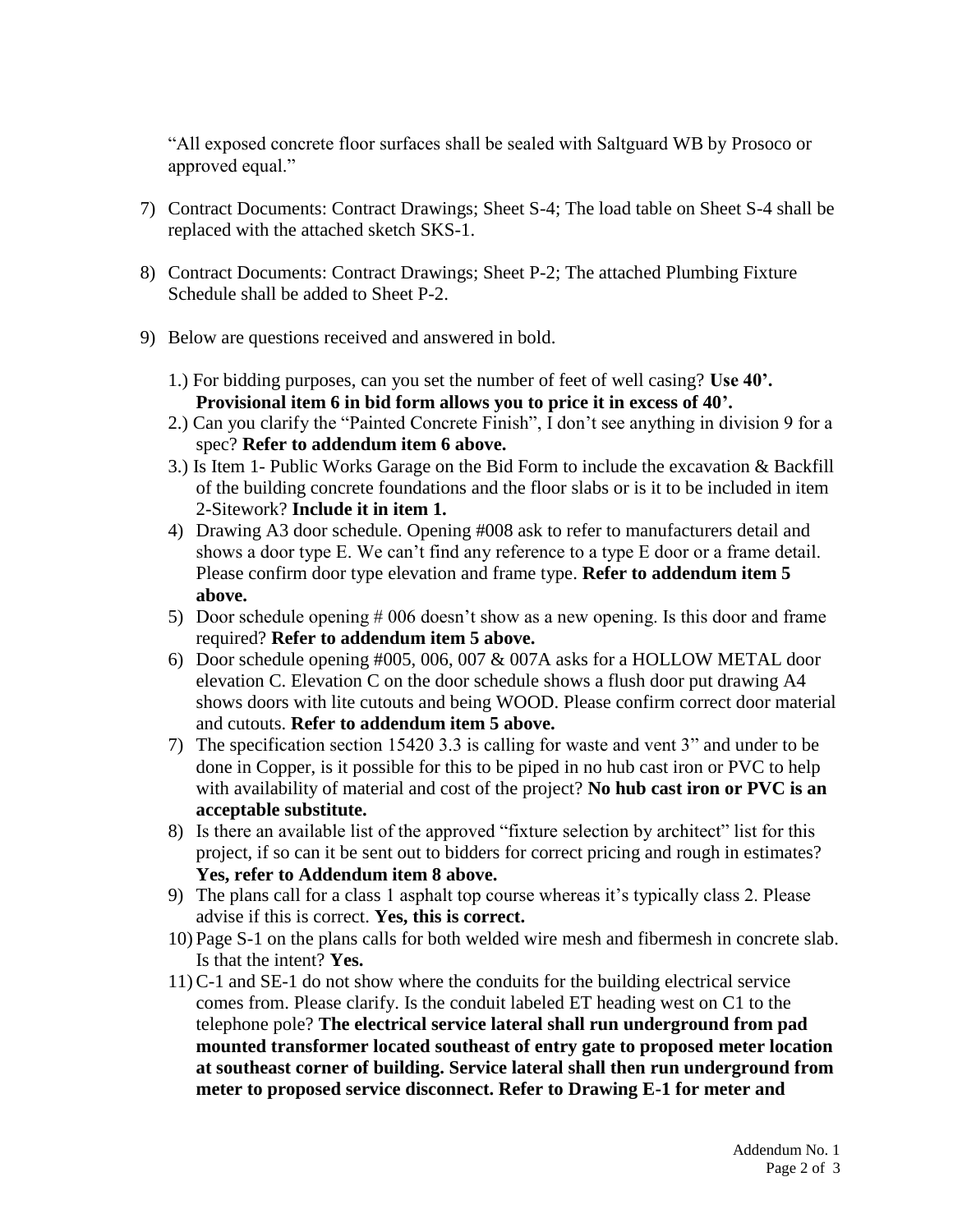**service disconnect locations. Refer to Drawing E-4 Power Riser Diagram for service lateral and further requirements.**

- 12) Can we use service that feeds power to the fuel tank to draw construction power? **No.**
- 13) The floor finish schedule on F-1 in the plans refers to some painted concrete floors in the office area, and sealed concrete in the garage area. There is also Sikagard 62 epoxy coating listed in Cast-in-place Concrete Specification 03300-2.4, H. Where is this to be applied? Please clarify. **The material listed under 03300 - 2.4.H and note 7 on S-1 are not used in the current plan. Please defer to the finishes called out on sheet F-1. Also refer to addendum item 6.**
- 14) Plans/Specs call fopr a 36" standing seam roof, and for gauge of 26ga. Our represented product line provides a standard of 24 ga. X 24' – is that acceptable? **The increase to 26 ga. is acceptable.**
- 15) Plans & Specs call for a thermal block in the walls . Can we achieve the thermal break in a different way than shown? **The thermal breaks with different methods are acceptable as long it meets the 2012 energy code.**
- 16) The codes given on the structural drawings are not current codes for CT. I assume to use the 2016 CT State Building Codes? Please confirm. **The new building code is to be used. Refer to Addendum item 7 above for the adjusted load table.**
- 17) Can you provide a spec for the tack boards? **Delete reference to providing tack boards.**
- 18) There are no leveling plates for beneath the steel columns labelled on the plans. One might be construed from looking at 1/S-2, but it is not definitive. Are leveling plates to be used? Is there a different technique desired? Please clarify. T**ypically a ¼" leveling plate on ¾" non-shrink grout is required. This connection is to be finalized as part of the steel shop drawing review process, per note.**
- 19) I need clarification for the sanitary piping on this project. Spec section 15420 1.1 states PVC piping may be used. 15420 2.2 states PVC only on underground and 15420 3.3 does not list PVC at all and even specifies X heavy Cast Iron below grade with lead and oakum joints. What do they want? **PVC is acceptable for all drainage and venting systems.**
- 10)Below are questions from pre-bid meeting and answered in bold.
	- 1.) Is there a geotechnical report? **No. Test pit information is located on sheet C-5.**
	- 2.) Is there a provision for escalation of steel cost? **No.**
	- 3.) Is a temporary electrical service available on site? **No.**

END OF ADDENDUM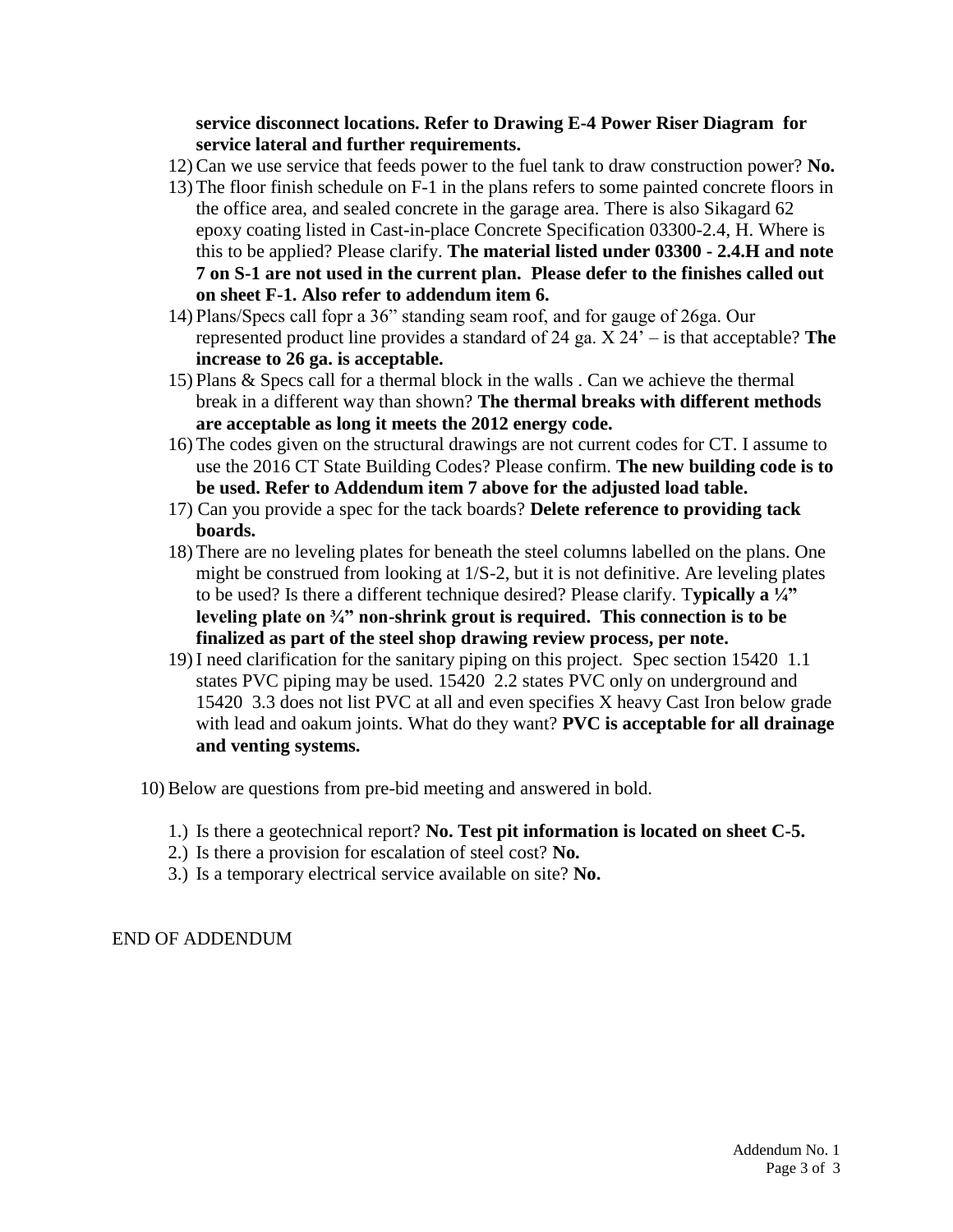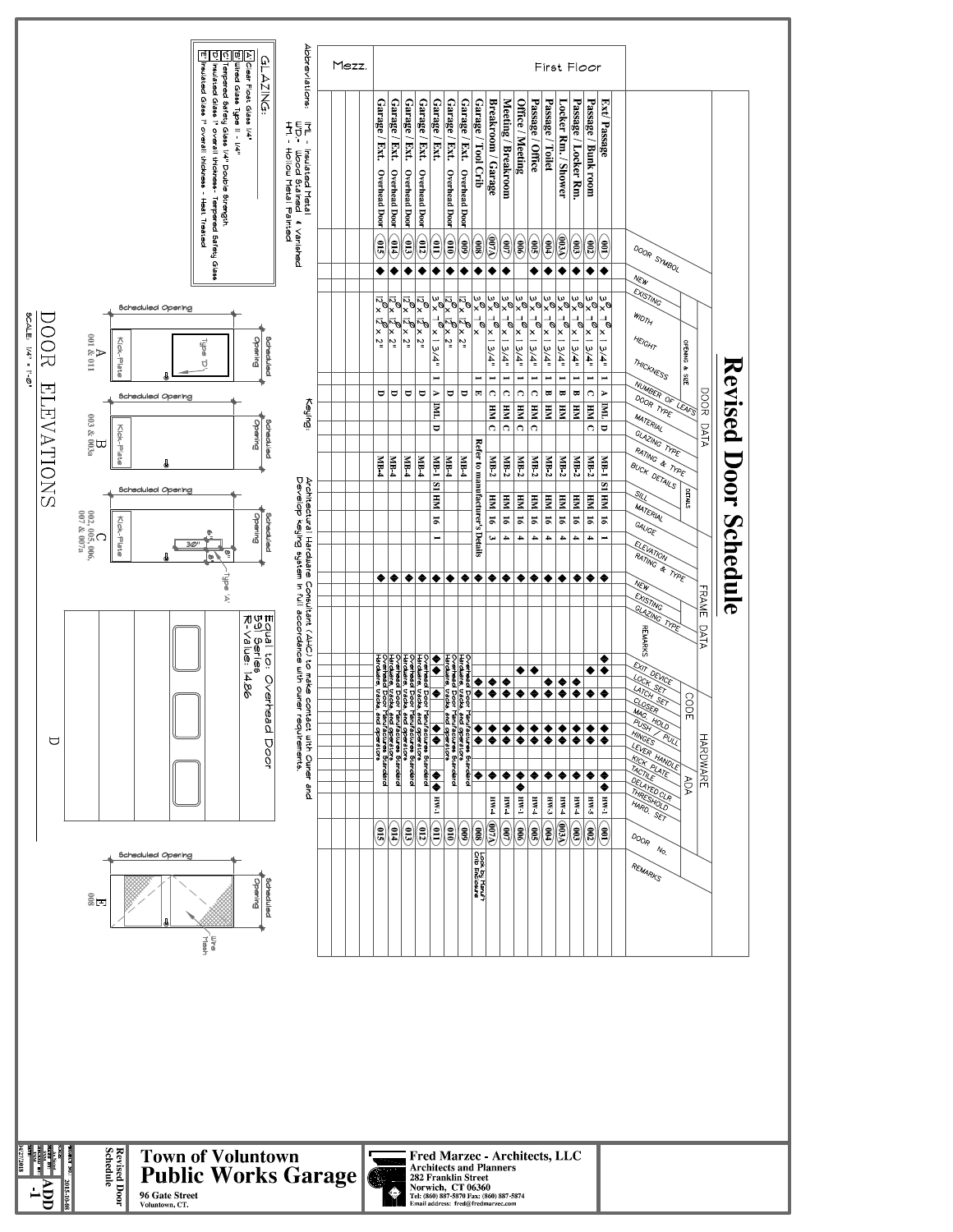| DESIGN LOADS TABLE                                                                                                                                                                                                                                       |                                                |                                              |  |  |  |
|----------------------------------------------------------------------------------------------------------------------------------------------------------------------------------------------------------------------------------------------------------|------------------------------------------------|----------------------------------------------|--|--|--|
| FLOOR LIVE LOADS                                                                                                                                                                                                                                         |                                                |                                              |  |  |  |
| OCCUPANCY OR USE                                                                                                                                                                                                                                         | <b>UNIFORM</b>                                 | <b>CONCENTRATED</b><br>LOAD (PSF) LOAD (LBS) |  |  |  |
| COMMERCIAL<br>SLAB-ON-GRADE                                                                                                                                                                                                                              | 125                                            | N/A                                          |  |  |  |
| MEZZANINE LEVEL                                                                                                                                                                                                                                          | 125                                            | 1,000                                        |  |  |  |
| ROOF LIVE LOADS (SNOW)                                                                                                                                                                                                                                   |                                                |                                              |  |  |  |
| GROUND SNOW LOAD (Pg)                                                                                                                                                                                                                                    |                                                | 30 PSF                                       |  |  |  |
| FLAT ROOF SNOW LOAD (Pf)                                                                                                                                                                                                                                 | 30 PSF                                         |                                              |  |  |  |
| SNOW EXPOSURE FACTOR (Ce)                                                                                                                                                                                                                                | లని                                            |                                              |  |  |  |
| <b>IMPORTANCE FACTOR (Is)</b>                                                                                                                                                                                                                            | 10                                             |                                              |  |  |  |
| THERMAL FACTOR (Ct)                                                                                                                                                                                                                                      | 10                                             |                                              |  |  |  |
| WIND LOADS                                                                                                                                                                                                                                               |                                                |                                              |  |  |  |
| BASIC WIND SPEED (3-SEC)                                                                                                                                                                                                                                 | <b>135 MPH</b>                                 |                                              |  |  |  |
| <b>RISK CATEGORY</b>                                                                                                                                                                                                                                     | Ш                                              |                                              |  |  |  |
| WIND EXPOSURE                                                                                                                                                                                                                                            | в                                              |                                              |  |  |  |
| INTERNAL PRESSURE COEFFICIENT                                                                                                                                                                                                                            | +/- 0.18                                       |                                              |  |  |  |
| COMPONENTS & CLADDING                                                                                                                                                                                                                                    | PER ASCE 7-10<br>(CHAPTER 30)                  |                                              |  |  |  |
| SEISMIC (EARTHQUAKE) LOADS                                                                                                                                                                                                                               |                                                |                                              |  |  |  |
| <b>IMPORTANCE FACTOR (Ie)</b>                                                                                                                                                                                                                            | 10                                             |                                              |  |  |  |
| MAPPED SPECTRAL<br><b>RESPONSE ACCELERATION</b>                                                                                                                                                                                                          |                                                |                                              |  |  |  |
| Ss<br>SΙ                                                                                                                                                                                                                                                 | 0.168<br>0.060                                 |                                              |  |  |  |
| SITE CLASSIFICATION                                                                                                                                                                                                                                      | D                                              |                                              |  |  |  |
| SPECTRAL RESPONSE<br>COEFFICIENT                                                                                                                                                                                                                         |                                                |                                              |  |  |  |
| Sds<br>Sdi                                                                                                                                                                                                                                               | 0.179<br>0.096                                 |                                              |  |  |  |
| SEISMIC DESIGN CATEGORY                                                                                                                                                                                                                                  | в                                              |                                              |  |  |  |
| <b>BASIC SEISMIC FORCE</b><br>RESISTING SYSTEM                                                                                                                                                                                                           | STEEL ORDINARY<br>MOMENT FRAMES                |                                              |  |  |  |
| DESIGN BASE SHEAR                                                                                                                                                                                                                                        | 60 k                                           |                                              |  |  |  |
| SEISMIC RESPONSE<br>COEFFICIENT (Cs)                                                                                                                                                                                                                     | O.O44                                          |                                              |  |  |  |
| <b>RESPONSE MODIFICATION</b><br>FACTOR (R)                                                                                                                                                                                                               | 35                                             |                                              |  |  |  |
| <b>ADDITIONAL LOADS/NOTES</b>                                                                                                                                                                                                                            |                                                |                                              |  |  |  |
| ROOF FRAMING SHALL BE DESIGNED FOR FUTURE<br>INSTALLATION OF PHOTOVOLTAIC SOLAR PANELS.<br>REFER TO ARCHITECTURAL AND MECHANICAL<br>DRAWINGS FOR SIZE, LOCATION, AND LOADING. AT A<br>MINIMUM, DESIGN FOR A 10 PSF UNIFORM LOAD FOR<br>THE SOLAR PANELS. |                                                |                                              |  |  |  |
| LATERAL DEFLECTION<br>LIMIT                                                                                                                                                                                                                              | PER ARCHITECT OR H/120<br>FOR BRITTLE FINISHES |                                              |  |  |  |
| FRAME BASE CONNECTION<br>DESIGN                                                                                                                                                                                                                          | PINNED                                         |                                              |  |  |  |
|                                                                                                                                                                                                                                                          |                                                |                                              |  |  |  |

# CL-18-5898<br>Proj. Engineer:<br>Date:<br>Sheet No.<br>Sheet No. Project No. Sheet No. Date: CODE UPDATE - LOAD TABLE VOLUNTOWN<br>P.W. GARAGE 96 GATE STREET CLA Engineers, Inc. 317 Main Street Norwich, Connecticut (860) 886–1966  $\overline{Pax}$  (860) 886–9165 www.claengineers.com CIVIL - STRUCTURAL - SURVEYING

M:\5000\5500\5598 Voluntown Public Works\Drawings\Struct\+CURRENT\FOUNDATION PlaN with fuel island structure included-REV.dwg, SKS-1 (2), 5/4/2018 2:03:01 PM, ANSI expand A (8.50 x 11.00 Inches), 1:11<br>ANSI expand A (8.50 x 0,5998 Volumewn Public Works\D<br>((8.50 x 11.00 Inches), 1:1

**ALG** 

eJREV-Jwg. SKS1 (2),  $5/4/2018$  2.03.01 PM,